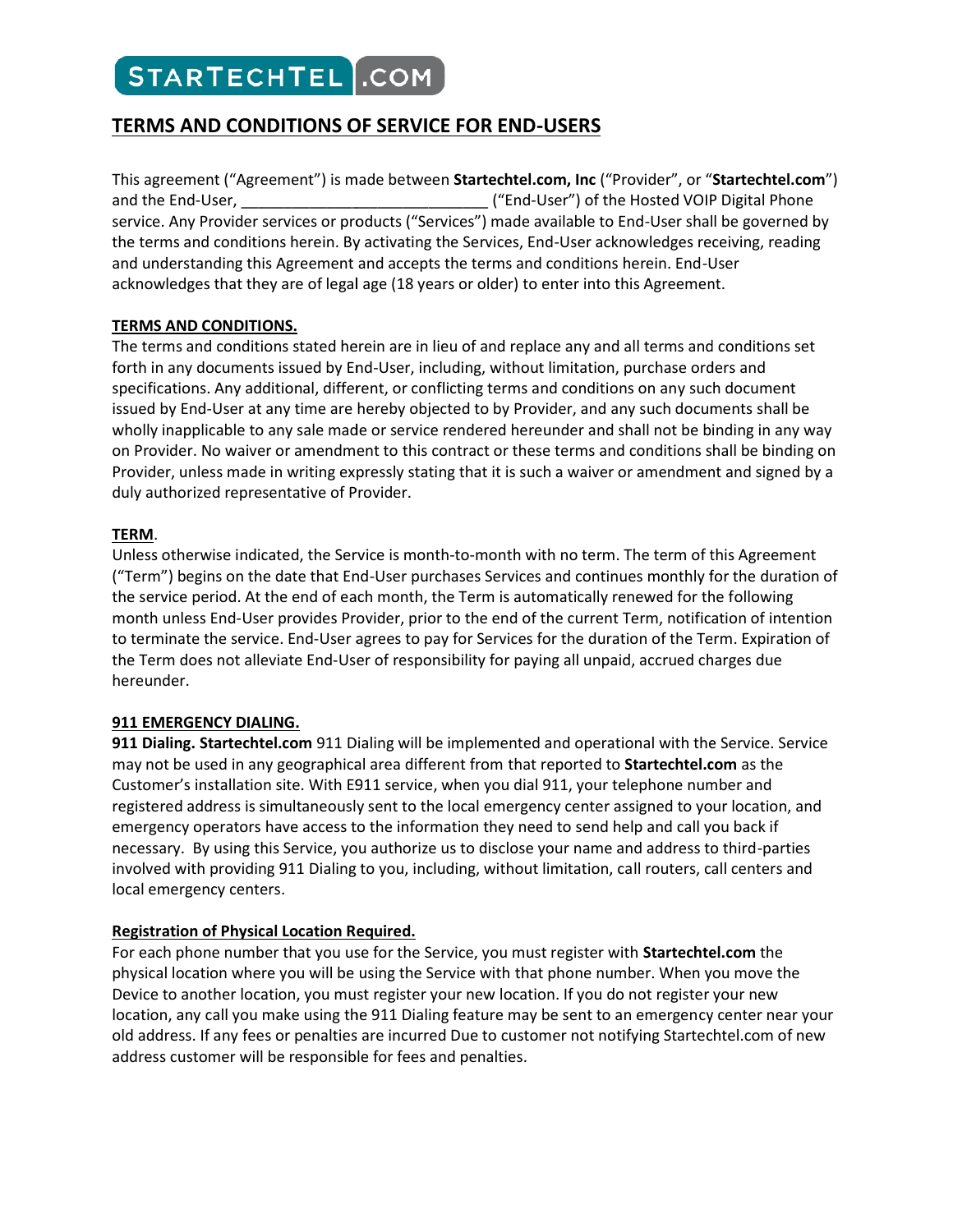## Outages due to Electrical, Internet or other General Failures.

End-User acknowledges that the Services will not function in the absence of electrical power, access to the Internet or other general failures associated with the VOIP network. End-User acknowledges that the Services will not function if there is an interruption of End-User's broadband or high-speed Internet access service, though inbound calls will continue normally at our hosted services.

# Non-Voice Systems.

End-User acknowledges that the Services are not set up to function without-dialing systems including home security systems, medical monitoring equipment, satellite television systems and some facsimile systems. By consenting to these terms and conditions, End-User waives any claim against Provider for interruption or disruption of such systems by the Services.

# EQUIPMENT.

In offering the Services, Provider may supply Equipment to End-User. The Provider shall maintain ownership of all provided equipment. End-User shall be required to obtain authorization from Provider to return any Equipment. Provider will replace Equipment only if the Equipment is deemed to be defective and covered under the warranty. Provider will not cover replacement for lost, stolen, mistreated or modified equipment. Equipment returned by End-User that is not covered under warranty may be refused by Provider, and End-User will be responsible to pay return shipping charges. A fee of \$70 per VOIP adapter will be charged to any End-User who damages Equipment or does not return the Equipment in good working order upon account termination.

# BILLING, CHARGES AND PAYMENT.

Upon purchase of the Service and delivery of the equipment, End-User must provide a valid form of payment (Credit Card, check, or Checking Account routing number) End-User authorizes Provider to charge the End-User for all charges arising from End-User's use of the Services. End-User agrees to notify Provider of any change to the credit card or checking information including, but not limited to, changes in account number, expiration date or billing address. Provider shall not be responsible for any charges made by the credit card issuer or bank to End-User's credit card or checking account for exceeding credit limit, insufficient funds or other reasons.

# CREDIT TERMS.

All Services provided to End-User and covered by the Agreement shall at all times be subjected to credit approval or review by Provider. End-User will provide such credit information or assurance as is requested by Provider at any time. Provider, in its sole discretion and judgment, may discontinue credit at any time without notice.

Provider will send or make available to End-User a monthly on-line invoice for the Services and bill all charges invoiced to End-User's account to the End-User. Such charges shall include activation fees, monthly service fees, shipping charges, disconnection fees, equipment charges, toll charges, taxes and any other applicable charges. Monthly service fees are paid in advance of each month's service; toll charges and any other applicable charges are billed at the end of each month's service. Provider reserves the right to charge the End-User for toll charges at any time if End-User's cumulative toll charges for the current month exceed two hundred fifty dollars (\$250.00). Billing for monthly service fees commences upon purchase of the Services, and the first month's monthly service fee shall be prorated to take into account any partial month that may occur as the result of the date monthly service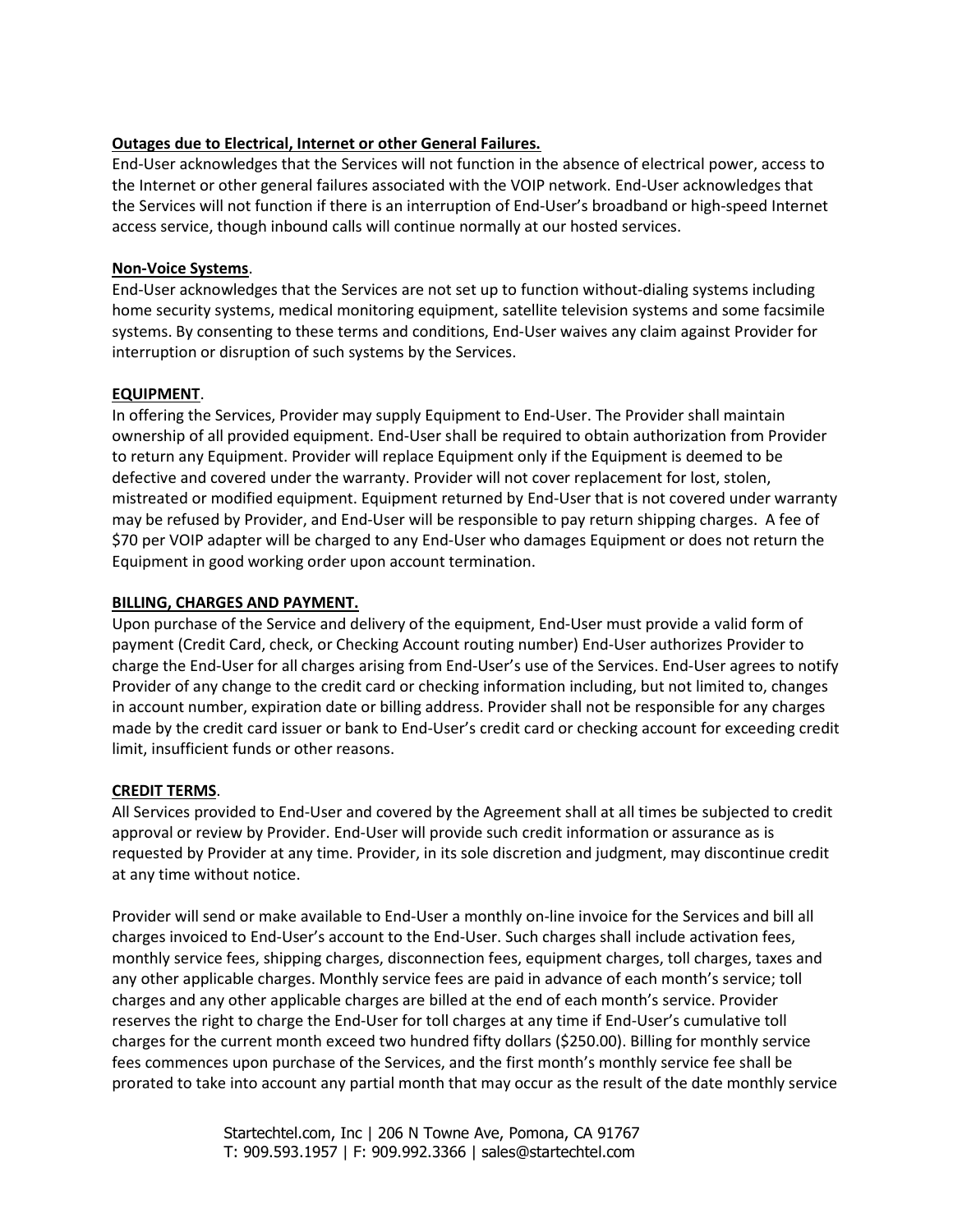fees are initiated. Thereafter, billing for monthly phone services will occur in advance of the month the Services are provided, whereas billing for any toll or long-distance charges will occur in arrears.

#### LATE/NON-PAYMENT.

If any charges for the Services are due but unpaid for any reason including, but not limited to, nonpayment or declined End-User credit card charges, Provider may suspend or terminate the Services and all accrued charges shall be immediately due. Provider may charge End-User interest, a five (5) Percent late fee if payment is not received by the 15th of each month. If End-User fails to pay Provider within 60 days of billing date, Provider has the right to disconnect the Services without notice and/or send to collection. Upon disconnect, End-User agrees to immediately pay all amounts owed to Provider. Provider reserves the right to charge End-User a \$150 re-establishment of service fee. Upon disconnect a valid credit or debit card will be required to reinstate service.

Prices for the Services include any applicable customs duties, sales, use, value added, excise, federal, state, local, public utility or other similar taxes.

End-User acknowledges and agrees that the Services are provided "as is, where is." Credit allowances are under the sole discretion of Provider.

From time to time in its sole discretion, Provider may offer promotions or discounts on activation or other fees. Any promotion or discount codes must be entered by End-User upon purchase of the Services. End-User shall not be entitled to a subsequent credit for such promotions or discounts, if not requested at the time of account creation or change of service.

#### BILLING DISPUTES.

End-User must dispute any charges for the Services within thirty (30) days of receipt of the monthly invoice or End-User waives any objection.

## TOLLS.

If applicable, every call to or from Equipment using the Services that originates or terminates in the Public Switched Telephone Network ("PSTN") is subject to the then-applicable toll charges that are associated with the respective Plan ordered by End-User. Every call to or from Equipment using the Services that originates or terminates with a SIP service provider that is not affiliated or associated with Provider will also count as PSTN minutes and be subject to the then-applicable toll charges that are associated with the respective Plan ordered by End-User. As applicable, domestic long distance calls are billed in sixty second increments. As applicable, calls to a phone number outside the United States and Canada to a non-Provider account will be charged at the current rates published on the Provider related website. The duration of each call from the US to international destination is to be calculated in six (6) second increments.

## TELEPHONE NUMBER.

Telephone numbers provided by Provider ("Number") to the End-User shall be leased and not sold. End-User is not to use the Number with any other device other than the Equipment without the express written permission of Provider. Provider reserves the right to change, cancel or move the Number at its sole discretion. If, however, the End-User chooses to 'port' their existing phone number into the Provider VoIP service, the End-User shall also be able to 'port' the number out of the Provider network upon termination of service if the End-User has maintained an account in good standing with Provider.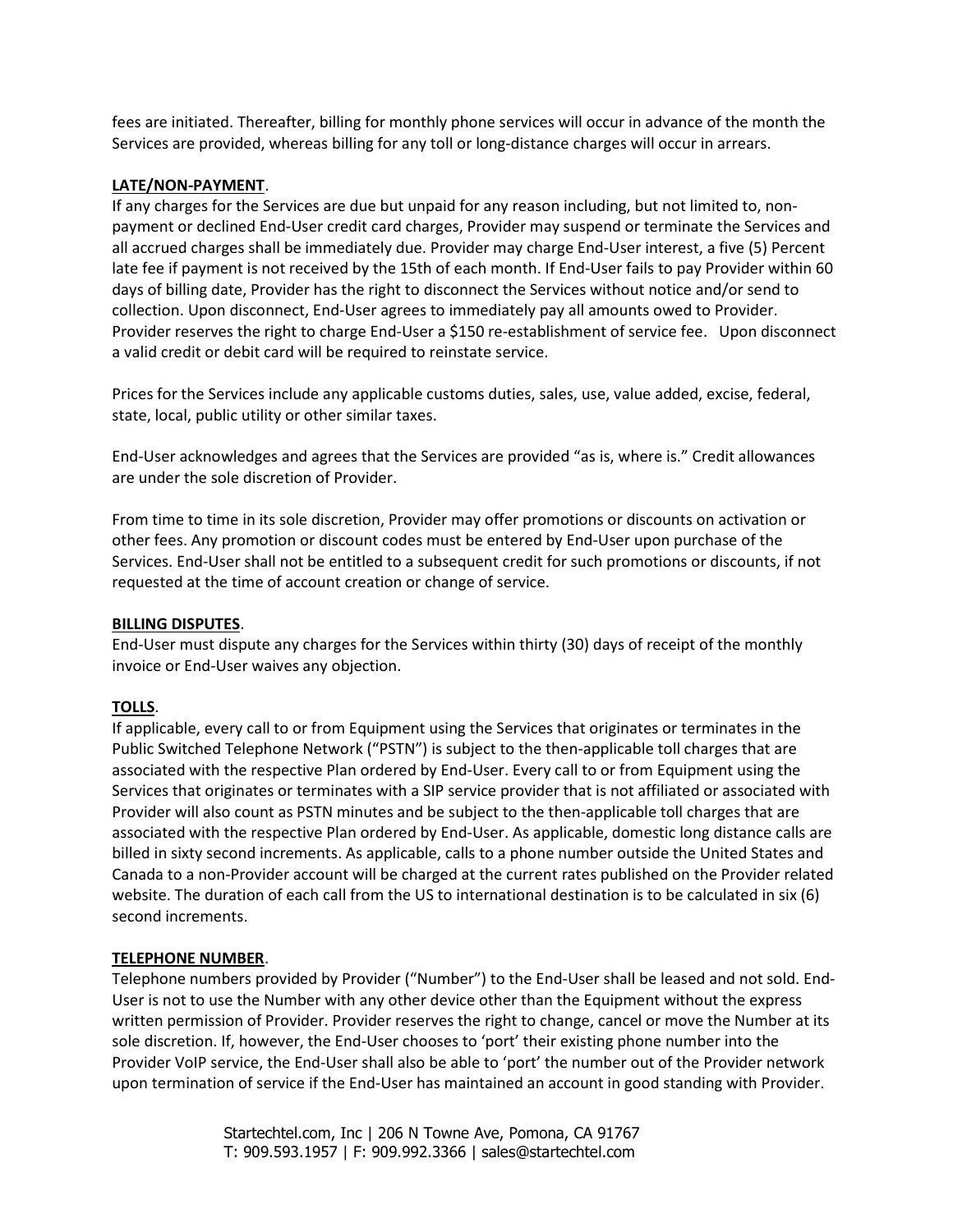#### LOST, STOLEN, ALTERED OR BROKEN.

End-User shall not modify the Equipment in any way without the express written permission of Provider. End-User shall not use the Equipment except with the Services provided hereunder. Except as otherwise provided for hereunder, End-User is responsible for all lost, stolen or broken Equipment and may be required to purchase a replacement to continue service. Replacement charges will be based on the fair retail price of equipment, plus applicable shipping costs and taxes. End-User shall immediately notify Partner of any lost or stolen Equipment and shall cooperate with Provider in all reasonable aspects to eliminate actual or potential unauthorized use of the Equipment. At Provider's sole option, failure to report lost or stolen equipment in a timely manner will cause End-User to be responsible for all service fees accrued until the time that Provider is informed of the loss or theft and can effect a termination of the Services.

#### PROHIBITED USES.

Any use of the Services or any other action that causes a disruption in the network integrity of Provider or its vendors, whether directly or indirectly, is strictly prohibited and could result in termination of the Services. End-User understands that neither Provider nor its vendors are responsible for the content of the transmissions that may pass through the Internet and/or the Services. End-User agrees that it will NOT use the Services in ways that violate laws, infringe the rights of others, or interfere with the users, services, or equipment of the network. End-User agrees and represents that it is purchasing the Services and/or the Equipment for its own internal use only, and shall not resell, transfer or make a charge for the Services or the Equipment without the advance express written permission of Provider. Use of service shall not include certain activities including, but not limited to, any autodialing, continuous or extensive call forwarding, continuous connectivity, fax broadcast, fax blasting, telemarketing or any other activity that would be inconsistent with residential or small business usage, unless specifically agreed to otherwise in writing by Provider and End-User.

#### UNLIMITED MINUTE USAGE PLANS; CHANGES TO THE AGREEMENT, SERVICES OR PLAN.

"Unlimited" usage includes local and long distance calls to the U.S. (Hawaii and Alaska included) and to Canada. Unlimited usage includes up to 10,000 minutes. Overage is billed at \$0.02 per minute. Studies show that the average customer uses about 700 minutes per month. Provider reserves the right to review usage of unlimited minute usage plans to ensure that there is no End-User abuse of such plans. End-User agrees to use unlimited minute plans for normal voice calls and will not employ methods or devices to take advantage of unlimited plans by using service excessively or for means not intended by Provider. Provider may terminate service immediately if, in its sole discretion, End-User is abusively using the unlimited minute plan. For example, 10,000 minutes is given monthly amount on the account level and shared/pooled across all extensions of the account. Any usage beyond that is overage.

Provider reserves the right to make changes to the terms and conditions of this Agreement, the Services and/or the Plan ("Change of Service"). In the event of a Change of Service, Provider will post changes to this agreement listed at www.startechtel.com. Notice will be considered received by End-Users and such changes will become binding to End-Users, on the date the changes are posted to the website ("Change Date"), and no additional notice will be required. Provider will post all changes thirty (30) days in advance of the effective date of change, with the exception of international calling rates, which require only 24 hours' notice. If End-User does not send Provider notification of its desire to terminate this agreement or uses the Service after the Change Date, End-User is deemed to have accepted and consented to the change of terms and conditions of the Service. If End-User does not consent to the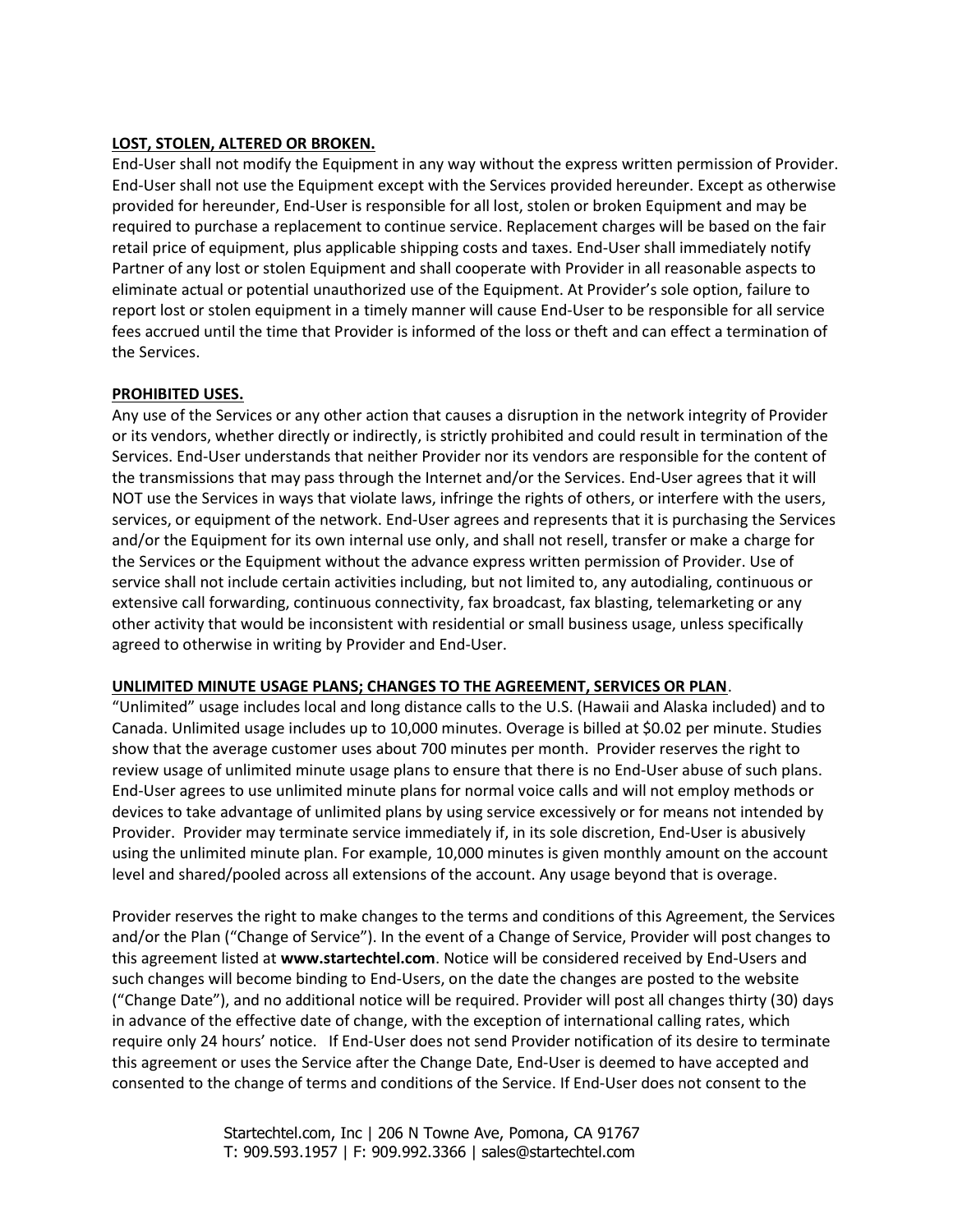change of service and terminates this agreement, End-User will be responsible for any sums due hereunder in addition to any applicable Disconnection Fee. End-User may request a Plan change at any time, subject to any applicable change of service fee and additional terms and conditions. For a Plan change to a plan that requires a purchase of the Equipment, an equipment charge may apply. Provider may decrease prices for the Services or Plans without providing any prior notice to End-User.

## TERMINATION.

End-User agrees to provide Provider with thirty (30) days' notice of termination. End-User shall be responsible for the full monthly service fee for the month during which the notice of termination of service is provided to Provider. Provider reserves the right, at its sole discretion, to suspend, terminate or change the Services without advanced notice for any reason, including without limitation, misuse of the Services in any way, End-User's breach of this Agreement, End-User's failure to pay any sum due hereunder, suspected fraud or other activity by End-User that adversely affects the Services, Provider, Provider's network or other End-Users' use of the Services. Provider reserves the right to determine, at its sole discretion, what constitutes misuse of the Services and End-User agrees that Provider's determination is final and binding on End-User. Provider may require an activation fee to change or resume a terminated or suspended account.

# PRIVACY.

Provider utilizes the public Internet and third-party networks to provide voice and video communication services. Accordingly, Provider cannot guarantee the security of voice and video communications of End-User. Provider is committed to respecting End-User's privacy. Once End-User chooses to provide personally identifiable information, it will only be used in the context of the End-User's relationship with Provider. Provider will not sell, rent, or lease End-Users' personally identifiable information to others. Unless required by law or subpoena or if End-User's prior permission is obtained, Provider will only share the personal data of End-User with business partners that are acting on Provider's behalf to complete the activities described herein. Such Provider entities and/or national or international business partners are governed by Provider's privacy policies with respect to the use of this data. Upon the appropriate request of a government agency, law enforcement agency, court or as otherwise required by law, Provider may disclose personally identifiable information.

## TECHNICAL SUPPORT.

Provider will make available technical support to End-Users via telephone and e-mail for the Services and the Equipment provided. Support for other applications and uses is not provided or implied unless agreed to in writing by Provider and End-User. Startechtel.com, Inc. is not responsible for network or hardware configurations, issues, Installation or otherwise.

## BREACH.

In the event of End-User's breach of the terms of the Agreement, including without limitation, failure to pay any sum due hereunder, End-User shall reimburse Provider for all attorney, court, collection and other costs incurred by Provider in the enforcement of Provider's rights hereunder and Provider may keep any deposits or other payments made by End-User.

## INDEMNIFICATION.

End-User agrees to defend, indemnify and hold Provider, its affiliates and its vendors harmless from any claims or damages relating to this Agreement.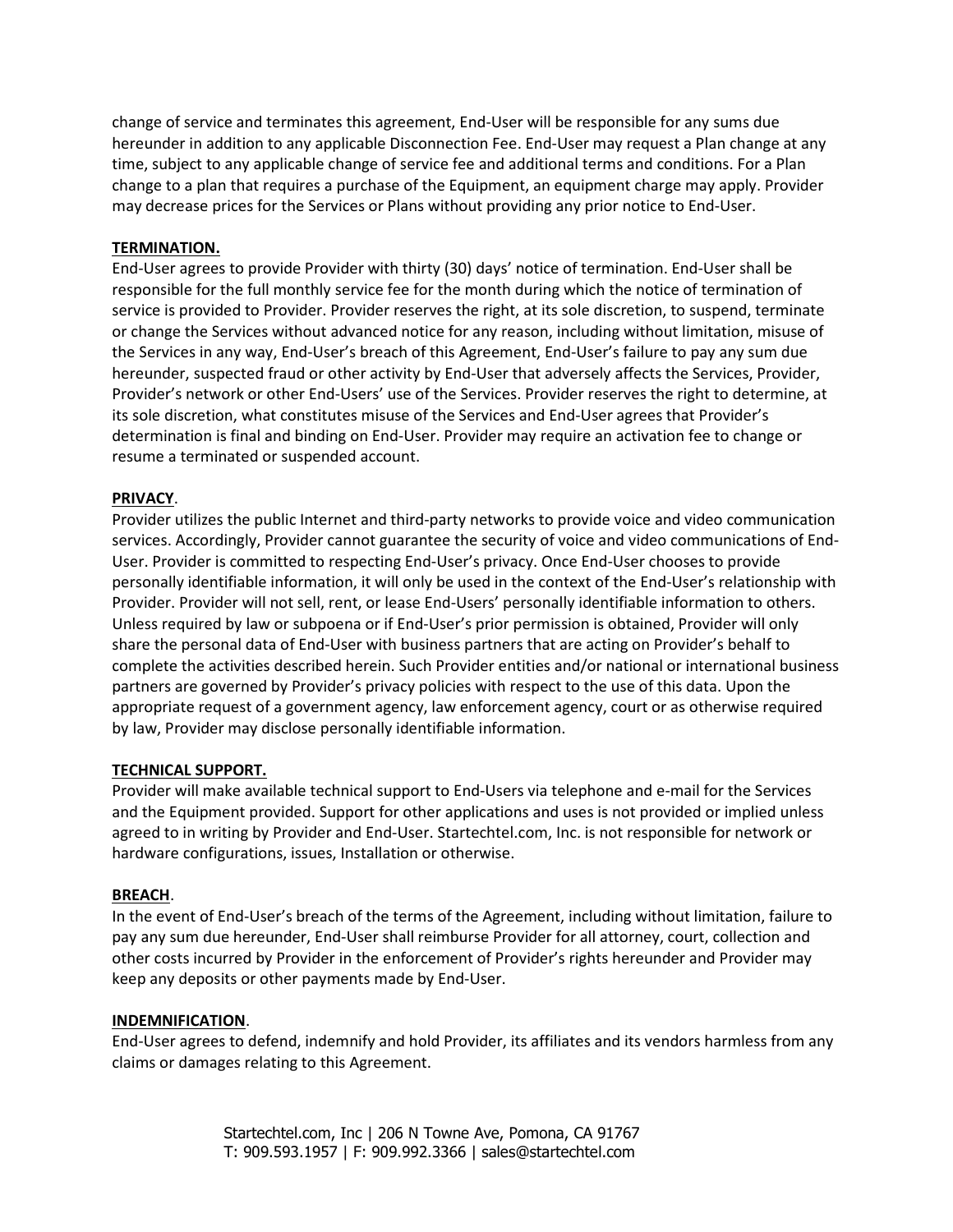#### DISCLAIMER OF CONSEQUENTIAL DAMAGES.

In no event shall Provider or its vendors be liable for any special, incidental, indirect, punitive or consequential damages or for any damages, including but not limited to loss of data, loss of revenue or profits, or arising out of or in connection with the use or inability to use services or products provided hereunder whether due to a breach of contract, breach of warranty, the negligence of Provider or its vendors or otherwise.

#### WARRANTY AND LIABILITY LIMITATIONS.

Provider makes no warranties, express or implied, including, but not limited to, and implied warranties of merchantability or fitness for a particular purpose. Neither Provider nor its vendors will be liable for unauthorized access to Provider's or End-User's transmission facilities or premise equipment or for unauthorized access to or alteration, theft or destruction of End-User's data files, programs, procedures or information through accident, fraudulent means or devices, or and other method, regardless of whether such damage occurs as a result of Provider's or its vendors' negligence. Any claim against Provider must be made within 90 days of the event of the claim and Provider has no liability thereafter. Provider's liability is limited to repair, replacement, credit or refund. Provider may elect to provide a refund in lieu of credit, replacement or repair. All warranties cover only defects arising under normal use and do not include malfunctions or failures resulting from misuse, abuse, neglect, alteration, modification, improper installation, or repairs by anyone other than Provider. In no event shall Provider's total liability hereunder exceed the amounts paid by the End-User to Provider in the prior twelve (12) months from the date of claim.

#### EXPORT COMPLIANCE.

End-User agrees to comply with U. S. Export laws concerning the transmission of technical data and other regulated materials via the Services. End-User agrees to comply with applicable local, state and federal regulations governing the locality in which the Equipment and Services are used.

#### PHONE NUMBERS AND WEB PORTAL DISCONTINUANCE.

Upon expiration, cancellation or termination of the Services, End-User shall relinquish and discontinue use of any Numbers, voice mail access numbers and/or web portals assigned to End-User by Provider or its vendors.

## SOFTWARE COPYRIGHT.

Any software used by Provider in connection with the Services and any software provided to End-User in conjunction with providing the Services are protected by copyright law and international treaty provisions. End-User may not copy the software or any portion of it.

#### NOTICES.

Provider communicates with its End-Users primarily via email. Notices to End-User shall be sent to the email address specified by End-User at the time of registration for the Services or as subsequently specified by End-User ("Email Address"). End-User is responsible for notifying Provider of any Email Address changes. End-User agrees that sending a message to the Email Address is the agreed upon means of providing notification. Email is used to communicate important information about the Services, billing, changes to the Services and other information. The information is time-sensitive in nature. It is required that End-User read any email sent to the Email Address in a timely manner in order to avoid any potential interruption in the Services provided hereunder.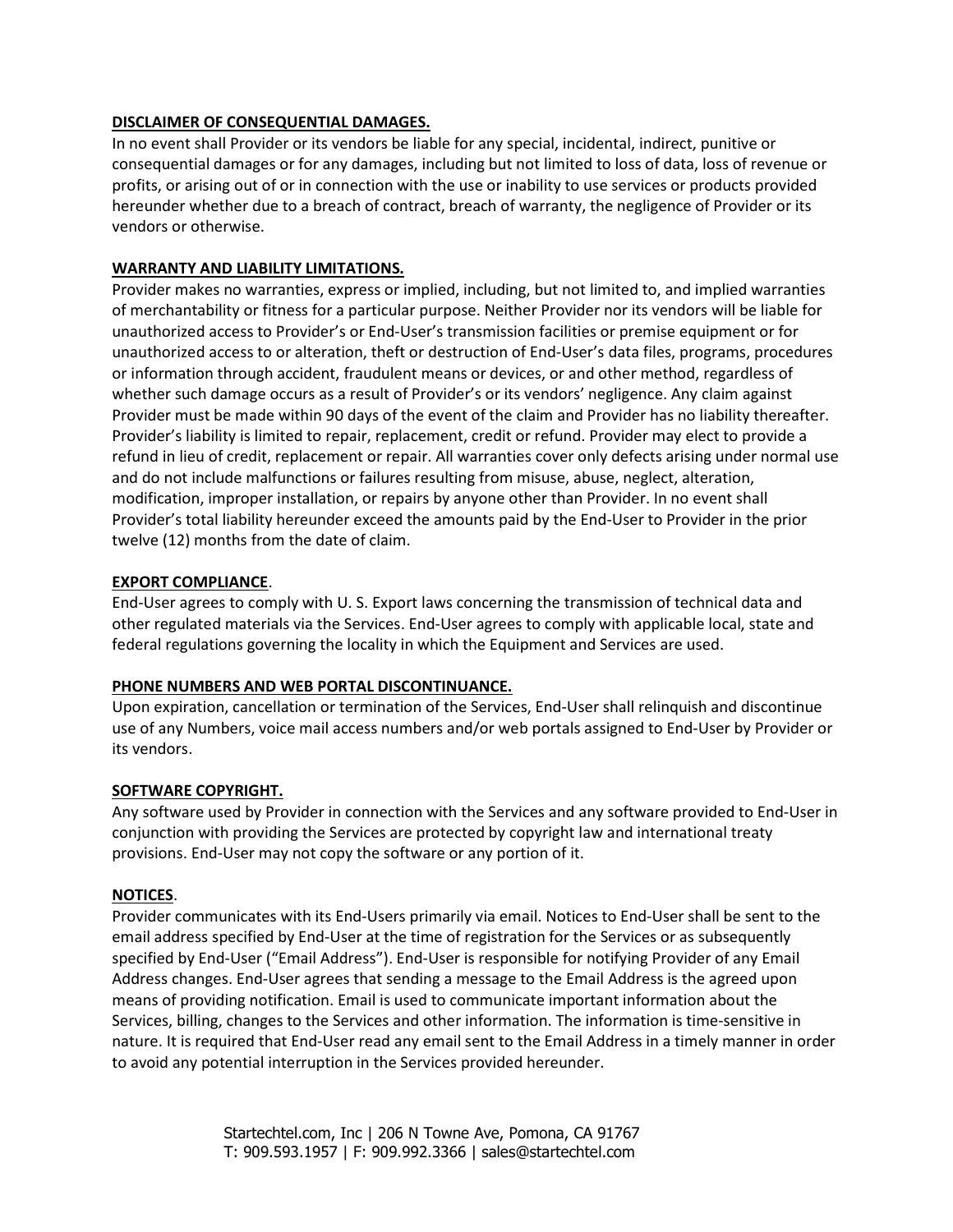# FORCE MAJEURE (EVENTS BEYOND OUR CONTROL).

Provider shall not be liable for any delay in performance directly or indirectly caused by or resulting from acts of nature, fire, flood, accident, riot, war, government intervention, embargoes, strikes, labor difficulties, equipment failure, late delivery by suppliers or other difficulties of Provider that may occur in spite of Provider's best efforts.

# GOVERNING LAW / RESOLUTION OF DISPUTES.

## Mandatory Arbitration.

Any dispute or claim between End-User and Provider arising out of or relating to the Service or Equipment provided in connection with this Agreement shall be resolved by arbitration before a single arbitrator administered by the American Arbitration Association in accordance with its Commercial Arbitration Rules . The arbitrator's decision shall follow the plain meaning of the relevant documents, and shall be final and binding. Without limiting the foregoing, the parties agree that no arbitrator has the authority to: (i) award relief in excess of what this Agreement provides; or (ii) award punitive or exemplary damages. Judgment on the award rendered by the arbitrator may be entered in any court having jurisdiction thereof. All claims shall be arbitrated individually and Customer will not bring, or join any class action of any kind in court or in arbitration or seek to consolidate or bring previously consolidated claims in arbitration. Customer acknowledges that this arbitration provision constitutes a waiver of any right to a jury trial.

# Governing Law.

The Agreement and the relationship between you and Provider shall be governed by the laws of the State of Utah without regard to its conflict of law provisions. End-User and Provider agree to submit to the exclusive jurisdiction of the courts located within the state of **California** for purposes of entering any arbitration award hereunder or for any other litigation hereunder. The failure of Provider to exercise or enforce any right or provision of the Agreement shall not constitute a waiver of such right or provision. If any provision of the Agreement is found by a court of competent jurisdiction to be invalid, the parties nevertheless agree that the court should endeavor to give effect to the parties' intentions as reflected in the provision, and the other provisions of the Agreement remain in full force and effect. End-User agrees that regardless of any statute or law to the contrary, any claim or cause of action arising out of or related to use of the Service or the Agreement must be filed within one (1) year after such claim or cause of action arose or be forever barred.

## ENTIRE AGREEMENT.

The terms and conditions of this Agreement constitute the entire agreement with regard to this sale and expressly supersede and replace any prior or contemporaneous agreements, written or oral, relating to the Services. This agreement shall be binding upon the heirs, successors, and assigns of Provider and End-User.

## INTERPRETATION OF AGREEMENT.

No provision of this Agreement will be interpreted in favor of End-User or against Provider by reason of the fact that Provider has drafted this Agreement.